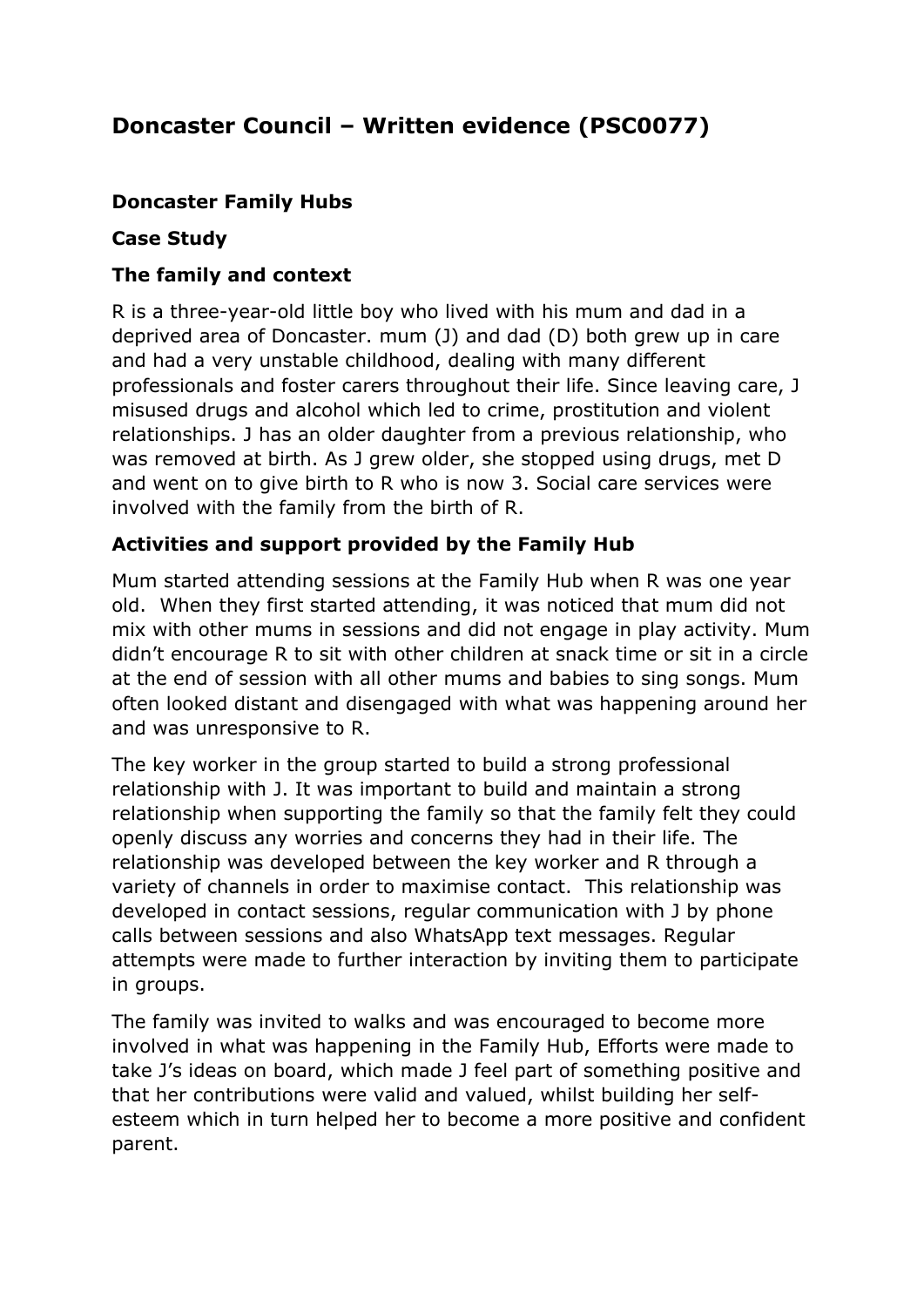By building a strong relationship, it enabled J to feel she could trust the key worker whilst making it clear that the role as a professional was to listen. This position enabled the key worker to provide supportive advice that helped them through a difficult time whilst facilitating the safeguarding of R. The importance of safeguarding was made clear from the start and everyone was kept aware of the roles and responsibilities.

A significant feature of the Family Hub interaction was the development of basic parenting skills which were role modelled in sessions so that J could take them away with her and use with R at home to benefit their relationship and the progress of R.

This included aspects of feeding, including feeding times, the importance of children eating breakfast, healthy snacks and meals and how giving juice in a bottle is proven to be detrimental to the healthy growth of children's teeth and gums.

Other activities modelled included how to sit and play with baby, read stories, sing action songs and take part in activities that the Family Hub staff introduced in each session. As mum developed new parenting skills, J became more confident around other parents and children and more confident to open up to be open and honest with professionals. J started to disclose how D didn't help her at home with R, D was up all-night gaming and she was left to do everything herself around the home and with R.

D started to smoke cannabis heavily and would do this in the family home around R. This would take up a lot of the family finances and led to deprivations, where J was often without money for basic food and nappies for R. D would often ring J in sessions to complete basic tasks such as topping up an electricity card or going to the shop for him. Having gained her trust, J was able to disclose that D had become verbally abusive, threatening her and that she wanted to end the relationship.

Home visits started in the family home to introduce Bookstart to R. It was noticeable that D never engaged in conversation on any visit. He sat at the P.C gaming whilst mum was encouraged to participate in the activity, looking through the Bookstart pack, being shown how to look at pictures and talk about animals in the books in order to aid language development. D became a barrier when trying to support J and R because of the negativity of his thoughts towards the Family Hub and he tried to influence J not to engage with the Hub. The key worker felt that it was vital to increase the involvement of D with the Family Hub and reduce the impact of his views in J's interactions and explained to D the benefits of the Family Hub, attempting to involve him in Rs development.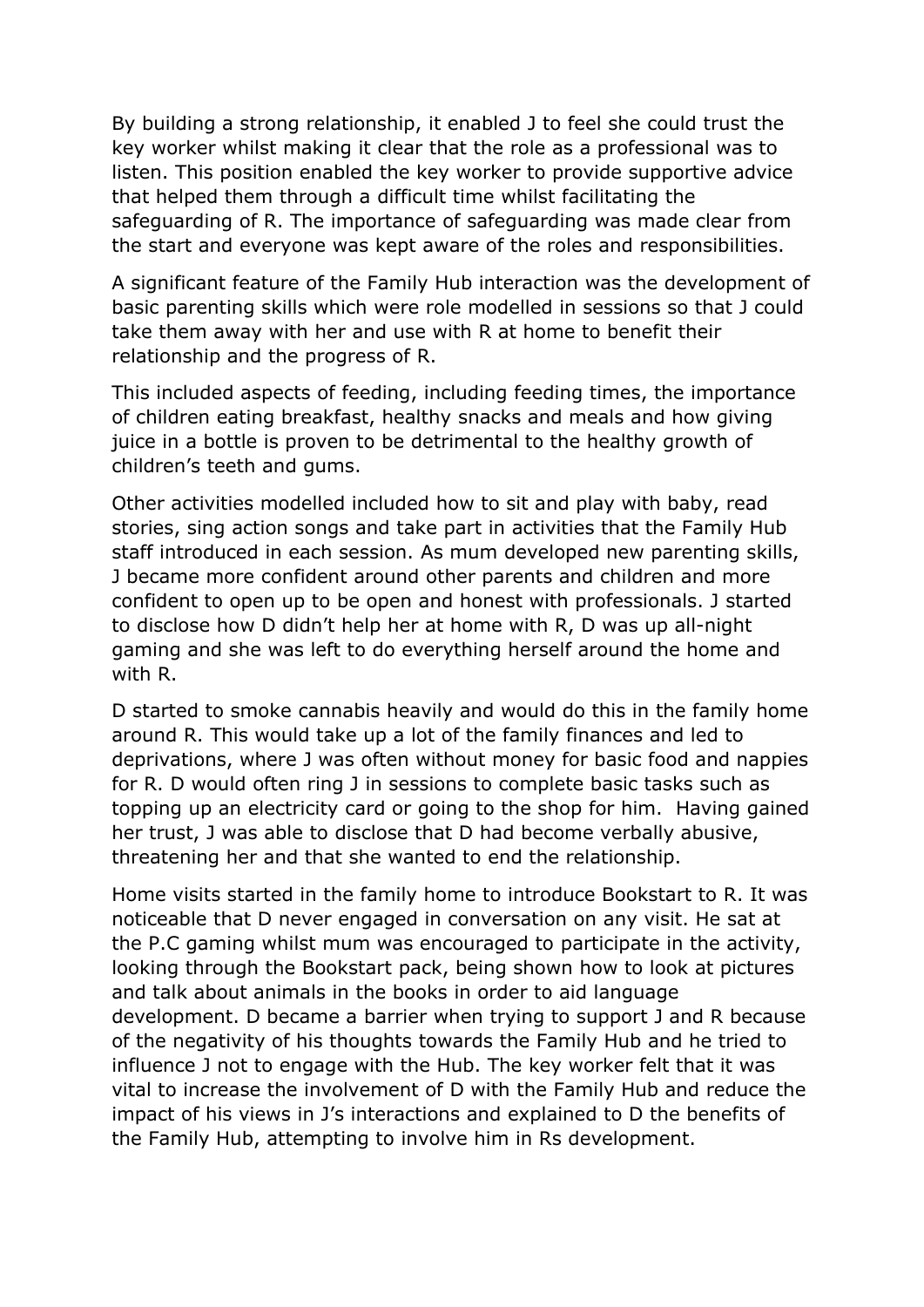D enentually,came to understand that the Family Hub had the family's interest at heart, could act as a positive influence and is there to encourage them to live a more secure, healthy and happy life. Regular discussions with D were initiated on a one-to-one basis and he came to the realisation that it was not acceptable to smoke cannabis in front of R, understanding now that because R's lungs were not developed enough to inhale the smoke, the smoke could damage other organs in his body. J continued to attend sessions with R at the Family Hub and support continued so that J could make positive changes by following the plan in place from social care. J was supported to find a new home so that R could live a safe happy life away from abuse and from dad smoking cannabis.

J was also further supported once she moved into her new home with advice on financial matters and money management, along with practical help from the food bank and provision of furniture and household items. It was also felt that it was valuable to support J to manage conflict with D.

### **Outcome**

Today R is living a happy life with mum in their home together and continues to attend play sessions in the Family Hub. It is noticeable that the levels of R's social interactions have improved as he now joins in all play activities and has made increasingly positive relationships with children his own age. He enjoys a wider social network, is invited to birthday parties and is part of other playgroups in the local community, benefitting from a more extensive range of activities that would be expected of most three-year-old children. He presents as a happy little boy whose needs are being met by his mum. For her part, mum interacts more readily with professionals, other adults and families and, most importantly, her child as a more confident parent.

D is living in the old family home, has moved on and is in a new relationship. He still has weekly contact with R in the garden with mum present.

## **Voice of the parent**

*I have been attending the Family Hub for some time now.*

*Staff have always been friendly, helpful and reliable. I have made friends in groups that I attended. I have also attended walks in Rossington and at Lakeside.*

*E and J have supported me with food parcels and clothes for the children. Without that support I would have really struggled and gone under.*